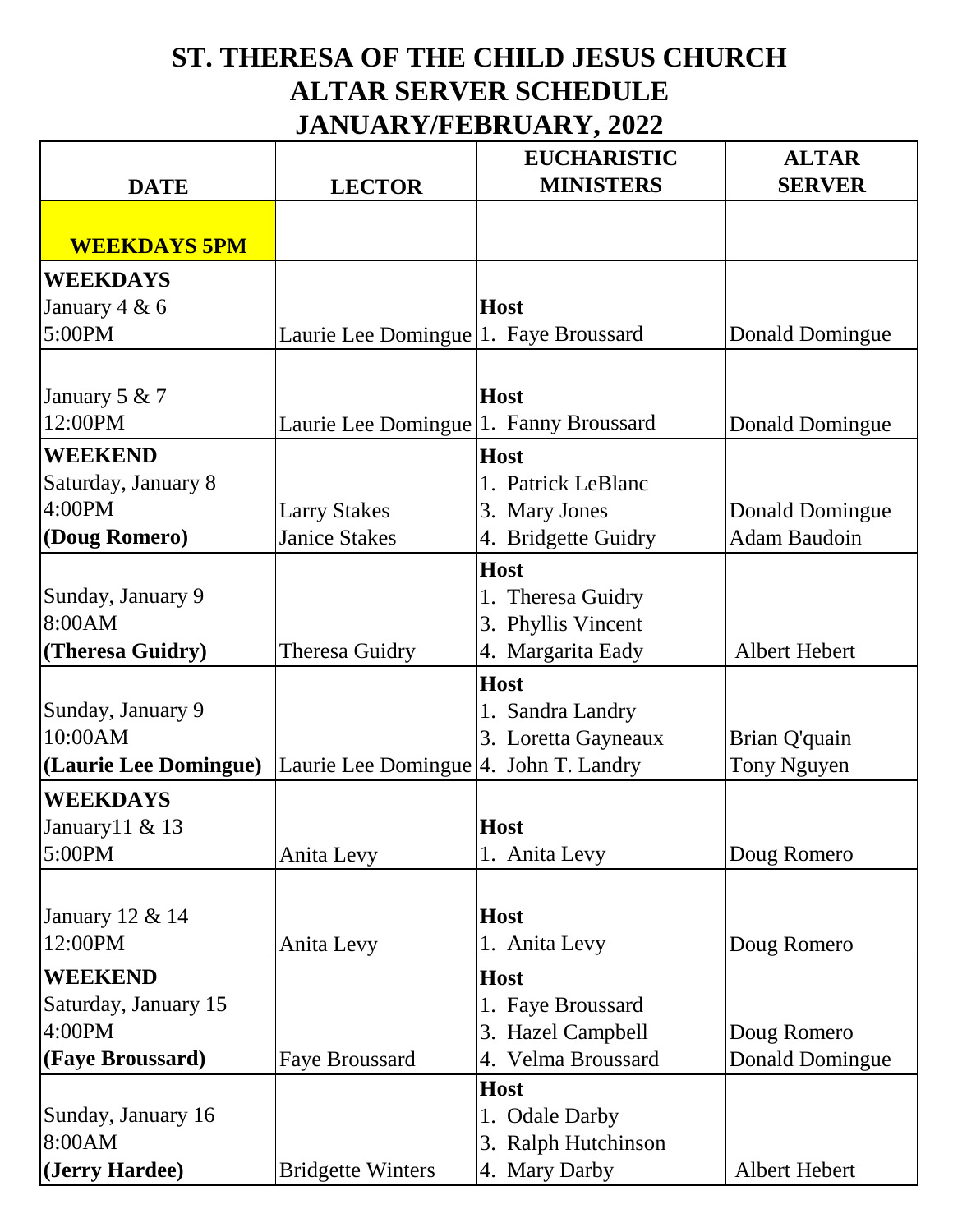|                      |                                                      | <b>Host</b>          |                     |
|----------------------|------------------------------------------------------|----------------------|---------------------|
| Sunday, January 16   |                                                      | 1. Patricia Mitchell |                     |
| 10:00AM              |                                                      | 3. John T. Landry    | Brian Q'quain       |
| (Anita Levy)         | Pat Giorgio                                          | 4. Anita Levy        | Tony Nguyen         |
| <b>WEEKDAYS</b>      |                                                      |                      |                     |
| January 18 & 20      |                                                      | <b>Host</b>          |                     |
| 5:00PM               | Loretta Gayneaux                                     | 1. Loretta Gayneaux  | Donald Domingue     |
|                      |                                                      |                      |                     |
| January 19 & 21      |                                                      | <b>Host</b>          |                     |
| 12:00PM              | Mary Darby                                           | 1. Mary Darby        | Donald Domingue     |
| <b>WEEKEND</b>       |                                                      | <b>Host</b>          |                     |
| Saturday, January 22 |                                                      | 1. Stephanie Dejean  |                     |
| 4:00PM               | Ted Ayo                                              | 3. Gwen Broussard    | Doug Romero         |
| (Gwen Broussard)     | Karen Ayo                                            | 4. Fanny Broussard   | <b>Adam Baudoin</b> |
|                      |                                                      | Host                 |                     |
| Sunday, January 23   |                                                      | 1. Loretta Gayneaux  |                     |
| 8:00AM               |                                                      | 3. Leslie Green      |                     |
| (Albert Hebert)      | Leslie Green                                         | 4. Phyllis Vincent   | Albert Hebert       |
|                      |                                                      | <b>Host</b>          |                     |
| Sunday, January 23   |                                                      | 1. Loretta Gayneaux  |                     |
| 10:00AM              | Joey Songne                                          | 3. Edna Taylor       | Brian Q'quain       |
| (Maxine Scalisi)     | <b>Ginger Songne</b>                                 | 4. Alvin Taylor      | Tony Nguyen         |
| <b>WEEKDAYS</b>      |                                                      |                      |                     |
| January 25 & 27      |                                                      | <b>Host</b>          |                     |
| 5:00PM               | <b>Faye Broussard</b>                                | 1. Faye Broussard    | Doug Romero         |
| January 26 & 28      |                                                      | <b>Host</b>          |                     |
| 12:00PM              | <b>Faye Broussard</b>                                | 1. Faye Broussard    | Doug Romero         |
| <b>WEEKEND</b>       |                                                      | <b>Host</b>          |                     |
| Saturday, January 29 |                                                      | 1. Mary Mitchell     |                     |
| 4:00PM               |                                                      | 3. Bridgette Guidry  | Donald Domingue     |
| (Mary Jones)         | Henrietta Garber                                     | 4. Mary Jones        | <b>Adam Baudoin</b> |
|                      |                                                      | <b>Host</b>          |                     |
| Sunday, January 30   |                                                      | 1. Margarita Eady    |                     |
| 8:00AM               |                                                      | 3. Ralph Hutchinson  |                     |
| (Theresa Guidry)     | Theresa Guidry                                       | 4. Theresa Guidry    | Albert Hebert       |
|                      |                                                      | Host                 |                     |
| Sunday, January 30   |                                                      | 1. John T. Landry    |                     |
| 10:00AM              |                                                      | 3. Sandra Landry     | Brian Q'quain       |
| (Dodi Fontenot)      | Dodi Fontenot                                        | 4. Dodi Fontenot     | Tony Nguyen         |
|                      |                                                      |                      |                     |
| <b>WEEKDAYS</b>      |                                                      |                      |                     |
| February 1 & 3       |                                                      | <b>Host</b>          |                     |
| 5PM                  | Laurie Lee Domingue <sup>[1. Loretta Gayneaux]</sup> |                      | Donald Domingue     |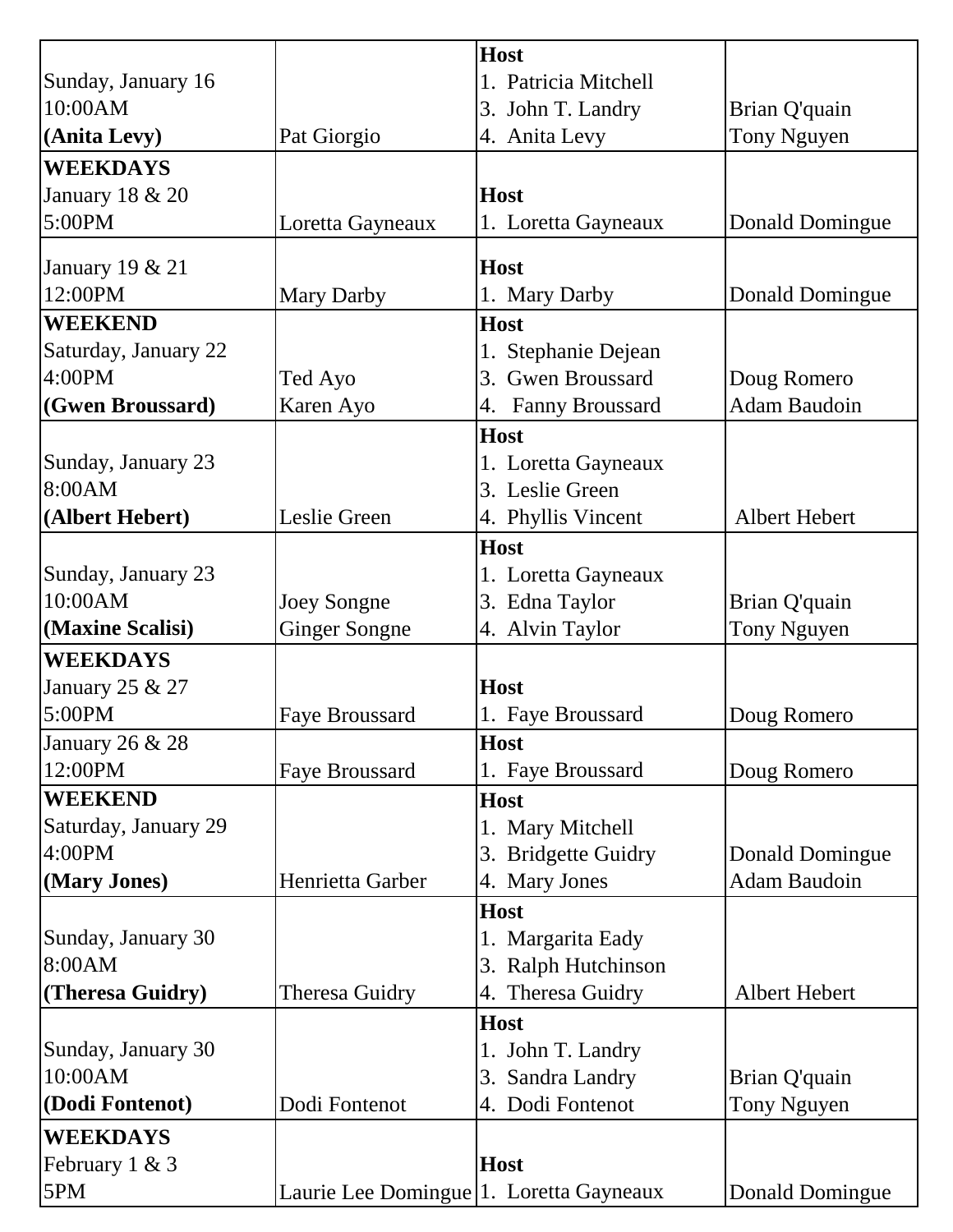| February 2 & 4        |                                        | <b>Host</b>          |                        |
|-----------------------|----------------------------------------|----------------------|------------------------|
| 12:00PM               | Laurie Lee Domingue 1. Velma Broussard |                      | Donald Domingue        |
|                       |                                        |                      |                        |
| <b>1ST SATURDAY</b>   |                                        |                      |                        |
| February 1<br>10:30AM |                                        |                      |                        |
| (Anita Levy)          |                                        |                      |                        |
|                       | <b>Children of Mary</b>                |                      |                        |
| <b>WEEKEND</b>        |                                        | <b>Host</b>          |                        |
| Saturday, February 5  |                                        | 1. Fanny Broussard   |                        |
| 4:00PM                |                                        | 3. Pearl Sonnier     | Doug Romero            |
| (Pearl Sonnier)       | Pearl Sonnier                          | 4. Glenn Suire       | <b>Donald Domingue</b> |
|                       |                                        | <b>Host</b>          |                        |
| Sunday, February 6    |                                        | 1. Odale Darby       |                        |
| 8:00AM                |                                        | 3. Mary Darby        |                        |
| (Gwen Broussard)      | <b>Mary Darby</b>                      | 4. Gwen Broussard    | Albert Hebert          |
|                       |                                        | Host                 |                        |
| Sunday, February 6    |                                        | 1. Alvin Taylor      |                        |
| 10:00AM               |                                        | 3. Patricia Mitchell | Brian Q'quain          |
| (Laura Lee Domingue)  | <b>Christine Broussard</b>             | 4. Edna Taylor       | Tony Nguyen            |
| <b>WEEKDAYS</b>       |                                        |                      |                        |
| February 8 & 10       |                                        | <b>Host</b>          |                        |
| 5PM                   | Anita Levy                             | 1. Anita Levy        | Doug Romero            |
|                       |                                        |                      |                        |
| February 9 & 11       |                                        | <b>Host</b>          |                        |
| 12:00 PM              | Anita Levy                             | 1. Anita Levy        | Doug Romero            |
| <b>WEEKEND</b>        |                                        | <b>Host</b>          |                        |
| Saturday, February 12 |                                        | 1. Stephanie Dejean  |                        |
| 4:00PM                | <b>Larry Stakes</b>                    | 3. Patrick LeBlanc   | Doug Romero            |
| (Doug Romero)         | <b>Janice Stakes</b>                   | 4. Mary Mitchell     | <b>Adam Baudoin</b>    |
|                       |                                        | <b>Host</b>          |                        |
| Sunday, February 13   |                                        | 1. Ralph Hutchinson  |                        |
| 8:00AM                |                                        | 3. Phyllis Vincent   |                        |
| (Jerry Hardee)        | <b>Ingrid Semien</b>                   | 4. Leslie Green      | Albert Hebert          |
|                       |                                        | <b>Host</b>          |                        |
| Sunday, February 13   |                                        | 1. Anita Levy        |                        |
| 10:00AM               |                                        | 3. Lanminh Cacherie  | Brian Q'quain          |
| (Anita Levy)          | <b>Lanminh Cacherie</b>                | 4. Loretta Gayneaux  | Tony Nguyen            |
|                       |                                        |                      |                        |
| <b>WEEKDAYS</b>       |                                        |                      |                        |
| February 15 & 17      |                                        | <b>Host</b>          |                        |
| 5PM                   | Loretta Gayneaux                       | 1. Loretta Gayneaux  | Donald Domingue        |